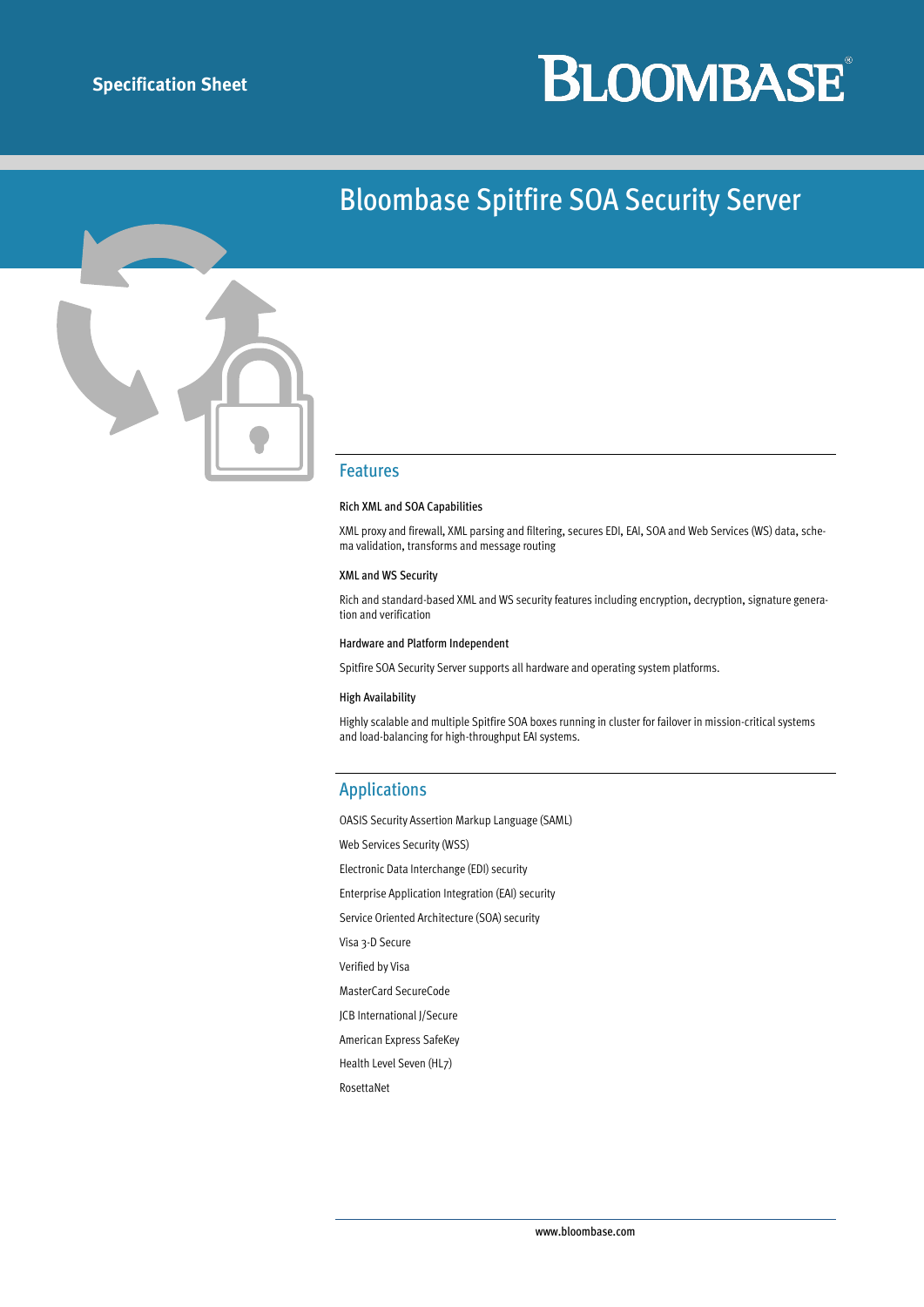#### **Security**

W3C compliant enveloping, enveloped and detached XML signature generation and verification W3C compliant XML encryption and decryption PKCS#1 signature generation and verification PKCS#5 password-based encryption and decryption PKCS#7 signature generation and verification S/MIME encryption/decryption and signature generation PKCS#5 encryption/decryption Adobe Portable Document Format (PDF) signature generation and verification, encryption and decryption NIST FIPS-197 AES encryption and decryption Japan NTT/Mitsubishi Electric Camellia encryption and decryption Korean SEED and ARIA encryption and decryption Chinese National SCB2(SM1), SSF33, SSF28 encryption and decryption NIST FIPS-46-3 3DES encryption and decryption DES, RC4, RC2, CAST5 encryption and decryption 512, 1024 and 2048 bit public key cryptography RSA and DSA public key cryptography SHA-1, MD5 and Chinese National SCH(SM3) hash generation

#### Key Management

Multiple certificate authority (CA) support Hardware true random (optional) or software pseudo-random key generation, inquiry and deletion Built-in certificate request and revocation check (CRL/OCSP) X.509 and PKCS#12 DER and PEM key import and export Key Usage Profiling RDBMS and Generic LDAP Support and Integration Industry Standard PKCS#11 NIST FIPS-140-1 level 2 cryptographic module support (optional) Automatic Certificate Retrieval via HTTP or LDAP Certificate Validity Check Certificate Revocation Check via HTTP or LDAP Certificate Revocation List (CRL) Certificate Revocation List Distribution Point (CRLDP) Online Certificate Status Protocal (OCSP) CRL scheduled download, caching and automatic retry

OCSP scheduled request, caching and automatic retry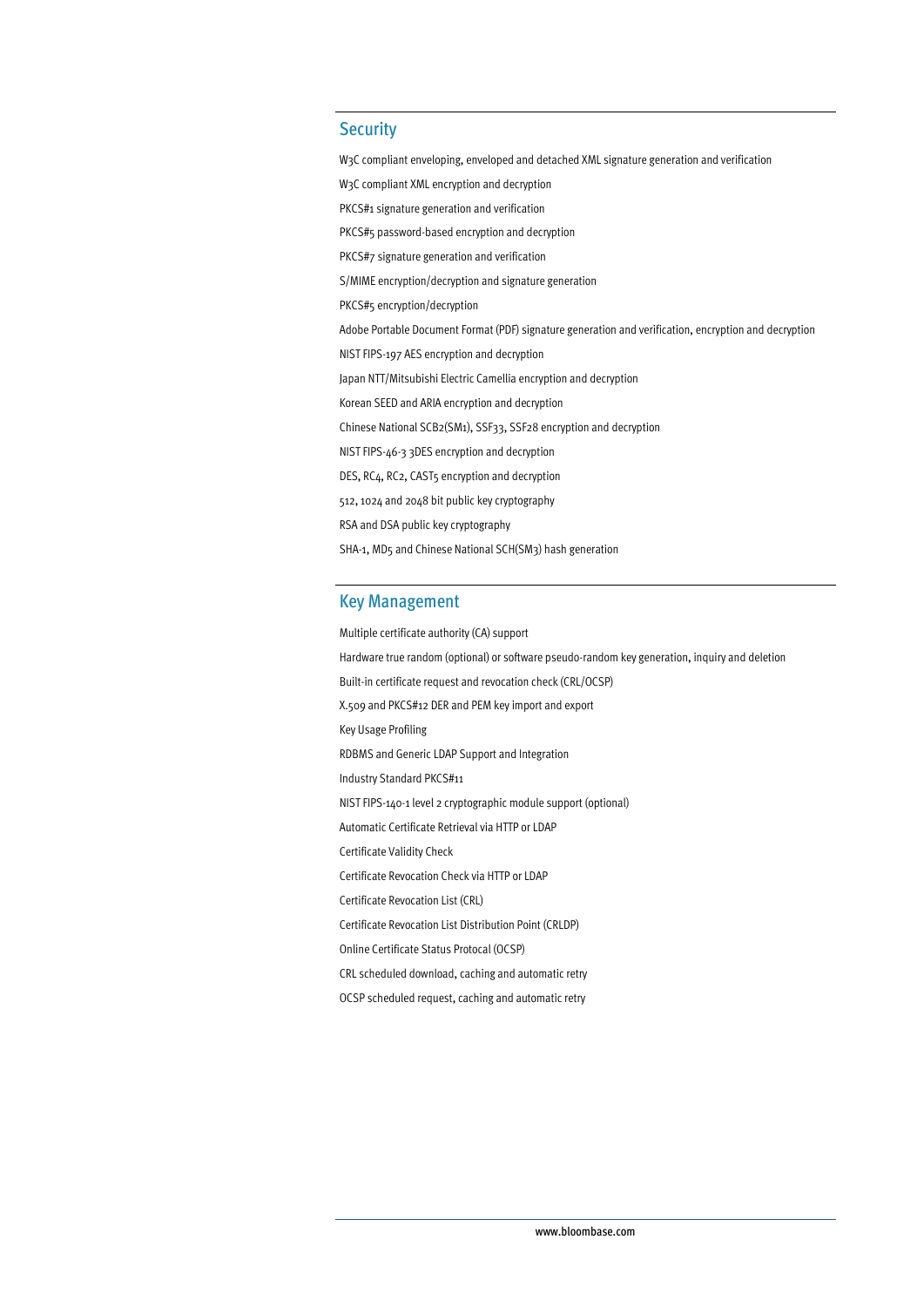#### XML Features

Encryption

Decryption

Enveloping, enveloped and detached XML signature generation and verification

Transforms Canonicalization Web Services

SOAP

XML-RPC

XSLT/XML processing

XML schema validation

XPath

#### Non-XML Features

PKCS#1 cryptography and digital signature PKCS#7 cryptography and digital signature Adobe PDF digital signature

#### Hardware Security Module Support

AEP Networks Keyper Oracle Sun Crypto Accelerator Sophos Utimaco SafeGuard CryptoServer Thales nShield HP Atalla IBM 4758 Cryptographic CoProcessor IBM eServer Cryptographic Accelerator IBM Crypto Express2 IBM CP Assist for Cryptographic Function Cavium NITROX XL Other PKCS#11 compliant hardware security modules

#### Hardware Cryptographic Acceleration Support

UltraSPARC cryptographic accelerator Intel AES-NI Exar/Hifn Express DS cards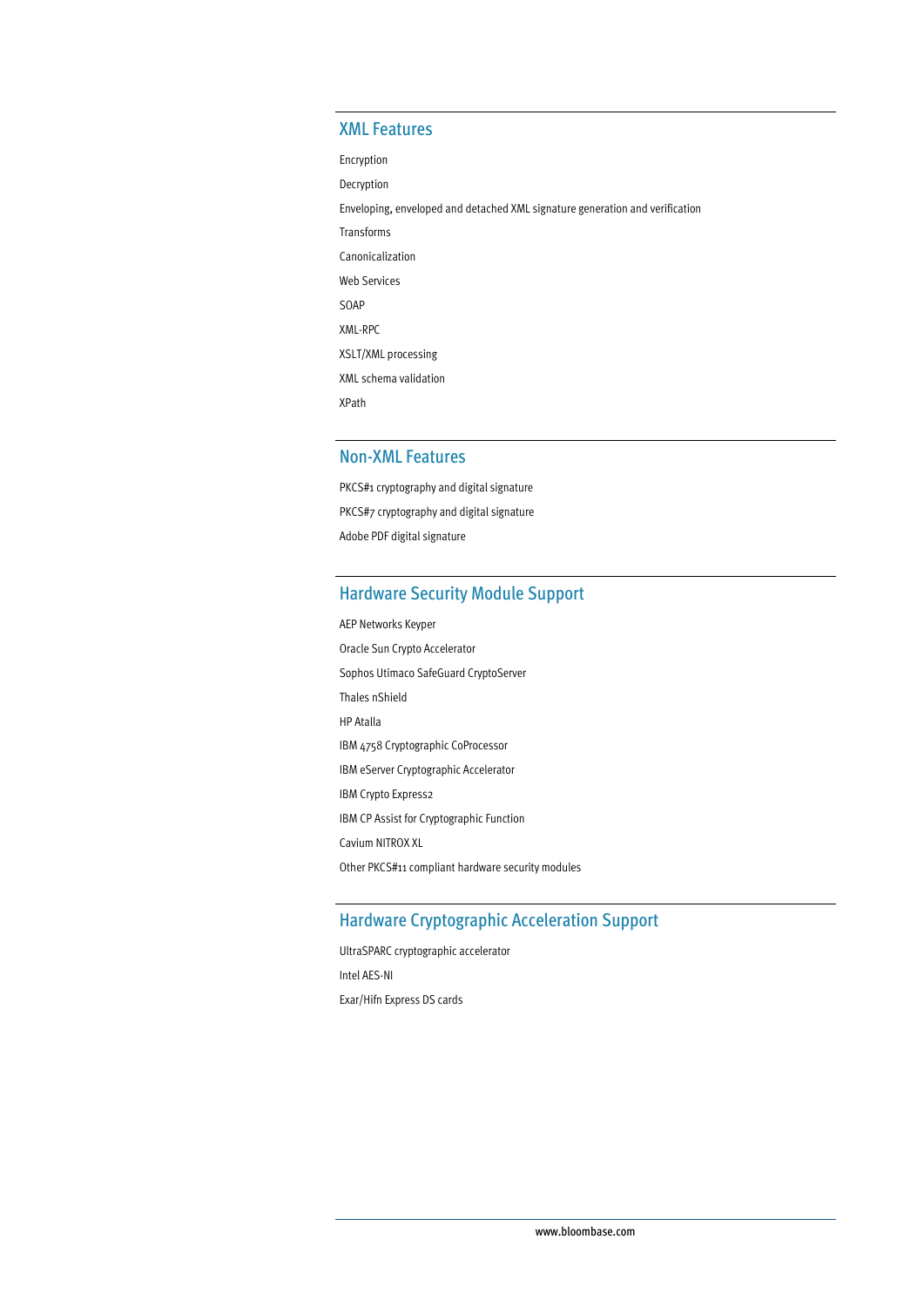#### Accessibility

Web services Plain socket HTTP Java HTTP tunneling Java Remote Method Invocation (RMI) Native language support: C, C++, Java

#### Portability, Scalability and Extensibility

Pluggable framework Configurable business logic and workflow User programmable

#### Standard Support and Certification

OASIS Key Management Interoperability Protocol (KMIP) support NIST FIPS 140-2 compliant Bloombase Cryptographic Module

#### Management

Web based management console Central administration and configuration User security Serial console SNMP v1, v2c, v3 syslog, auto log rotation and auto archive Heartbeat and keep alive

#### Disaster Recovery

Configurations backup and restore

FIPS-140 hardware security module recovery key or software recovery key vault for settings restoration

Customer-defined recovery quorum (e.g. 2 of 5)

FIPS-140 hardware security module operator key or operator pin for daily Spitfire KeyCastle operation

High-availability option for active-active or active-standby operation

Stateless active-standby failover